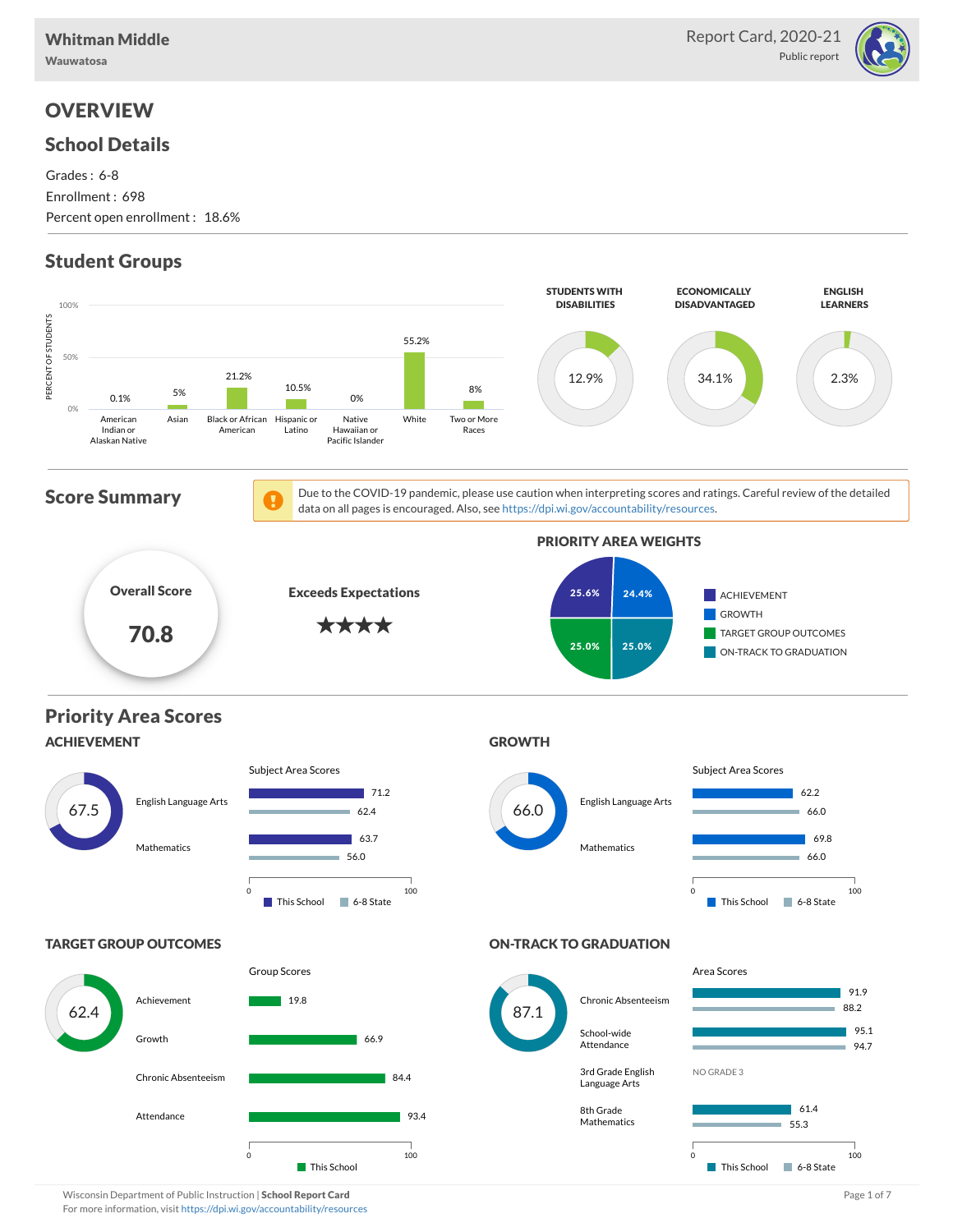

### ACHIEVEMENT

This priority area summarizes how this school's students performed on state assessments using a points-based proficiency system that gives partial credit for Basic test performance and extra credit for Advanced performance. The score is a multi-year average of English language arts and mathematics subscores.

### Priority Area Score



### Student Group Achievement, 2020-21 (for information only)

Group size is given in parentheses. Groups with fewer than 20 students are not displayed.

#### ENGLISH LANGUAGE ARTS



#### Asian (36) -12.0 Black or African American  $(127)$  **24.8**  $\rightarrow$  -6.0 Hispanic or Latino  $(68)$   $39.7$   $\times$  -17.0 White  $(356)$   $(356)$   $(356)$   $(350)$   $(350)$   $(350)$   $(350)$   $(350)$   $(350)$   $(350)$   $(350)$   $(350)$   $(350)$   $(350)$   $(350)$   $(350)$   $(350)$   $(350)$   $(350)$   $(350)$   $(350)$   $(350)$   $(350)$   $(350)$   $(350)$   $(350)$   $(350)$ Two or More Races  $(50)$  **-15.4**  $\bullet$  -15.4 Economically Disadvantaged  $(214)$  35.5  $\times$  -6.0 English Learners  $(23)$   $45.7$   $\times$ -19.9 Students with Disabilities  $(74)$   $\blacksquare$  14.9 69.4  $124.8$ 39.7 68.4 45.0 45.7 0 100 Point change from prior year

### Performance Levels by Year

These graphs show school-wide percentages and group sizes of students performing at each level.

### ENGLISH LANGUAGE ARTS



### **MATHEMATICS**

**MATHEMATICS** 



Wisconsin Department of Public Instruction | School Report Card Page 2 of 7 and 2008 and 2009 and 2 of 7 and 2 of 7

For more information, visit <https://dpi.wi.gov/accountability/resources>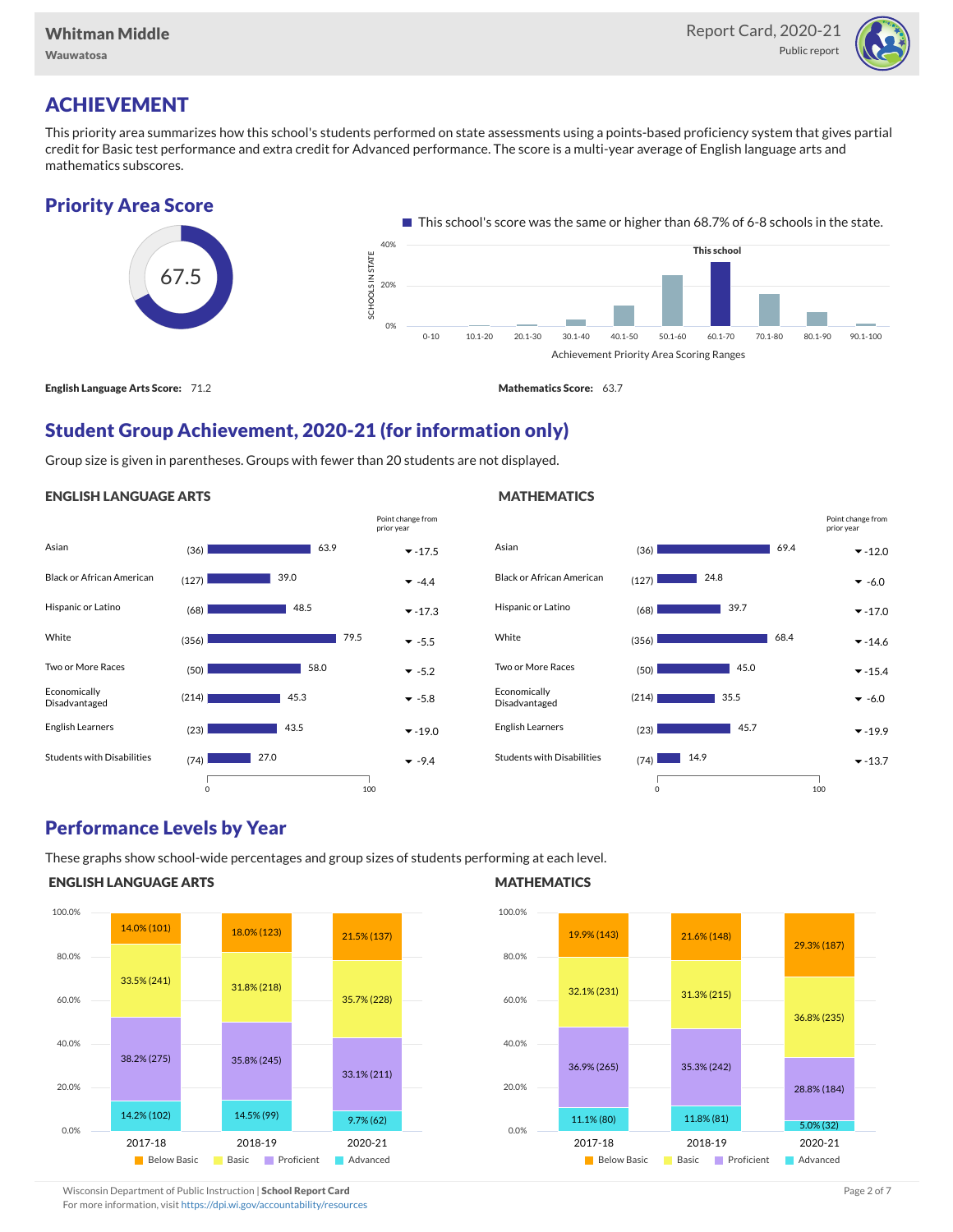

# ACHIEVEMENT - ADDITIONAL INFORMATION

The data on this page is for information only.

# Test Participation Rates, 2020-21

| <b>ENGLISH LANGUAGE ARTS</b> |                             | <b>MATHEMATICS</b> |                                   |  |  |  |  |  |
|------------------------------|-----------------------------|--------------------|-----------------------------------|--|--|--|--|--|
| All students                 | Lowest-participating group: | All students       | Lowest-participating group:       |  |  |  |  |  |
|                              | Students with Disabilities  |                    | <b>Students with Disabilities</b> |  |  |  |  |  |
| 93.6%                        | 82.2%                       | 93.6%              | 82.2%                             |  |  |  |  |  |

### Student Group Performance Levels by Year

Groups with any full academic year students in tested grades are shown.

### ENGLISH LANGUAGE ARTS

|                                     | 2017-18          |          |            |         |                       | 2018-19          |          |            |         | 2020-21        |                  |           |            |           |                |
|-------------------------------------|------------------|----------|------------|---------|-----------------------|------------------|----------|------------|---------|----------------|------------------|-----------|------------|-----------|----------------|
|                                     | Tested<br>Total# | Advanced | Proficient | Basic   | Below<br><b>Basic</b> | Tested<br>Total# | Advancec | Proficient | Basic   | Below<br>Basic | Tested<br>Total# | Advancec  | Proficient | Basic     | Below<br>Basic |
| All Students: 6-8 State             | 190,517          | 9.6%     | 32.0%      | 35.5%   | 22.9%                 | 192,400          | 8.9%     | 31.8%      | 35.2%   | 24.1%          | 167,493          | 8.0%      | 30.7%      | 36.2%     | 25.1%          |
| <b>All Students</b>                 | 719              | 14.2%    | 38.2%      | 33.5%   | 14.0%                 | 685              | 14.5%    | 35.8%      | 31.8%   | 18.0%          | 638              | 9.7%      | 33.1%      | 35.7%     | 21.5%          |
| American Indian or Alaskan Native   | $\angle 20$      | $\star$  | $\star$    | ٠       | $\star$               | $\sim 20$        | $\star$  | $\star$    | $\star$ | $\star$        | $\sim 20$        | $\star$   | $\star$    | $\ddot{}$ |                |
| Asian                               | 45               | 15.6%    | 42.2%      | 33.3%   | 8.9%                  | 43               | 23.3%    | 27.9%      | 37.2%   | 11.6%          | 36               | 5.6%      | 36.1%      | 38.9%     | 19.4%          |
| <b>Black or African American</b>    | 127              | 2.4%     | 22.0%      | 40.9%   | 34.6%                 | 129              | 3.1%     | 20.2%      | 37.2%   | 39.5%          | 127              | 0.0%      | 19.7%      | 38.6%     | 41.7%          |
| Hispanic or Latino                  | 56               | 7.1%     | 37.5%      | 41.1%   | 14.3%                 | 60               | 6.7%     | 38.3%      | 35.0%   | 20.0%          | 68               | 4.4%      | 19.1%      | 45.6%     | 30.9%          |
| Native Hawaiian or Pacific Islander | $\sim 20$        |          | $\star$    | $\star$ | $\star$               | $\sim 20$        | $\star$  | $\star$    |         | $\star$        | $\Omega$         | <b>NA</b> | <b>NA</b>  | <b>NA</b> | <b>NA</b>      |
| White                               | 424              | 18.6%    | 44.3%      | 30.0%   | 7.1%                  | 397              | 18.9%    | 42.8%      | 27.7%   | 10.6%          | 356              | 15.4%     | 40.4%      | 31.7%     | 12.4%          |
| Two or More Races                   | 64               | 14.1%    | 28.1%      | 35.9%   | 21.9%                 | 53               | 11.3%    | 26.4%      | 39.6%   | 22.6%          | 50               | 4.0%      | 32.0%      | 40.0%     | 24.0%          |
| <b>Economically Disadvantaged</b>   | 185              | 3.8%     | 33.5%      | 37.3%   | 25.4%                 | 188              | 5.9%     | 25.5%      | 33.5%   | 35.1%          | 214              | 1.9%      | 24.3%      | 36.4%     | 37.4%          |
| <b>English Learners</b>             | 29               | $0.0\%$  | 34.5%      | 51.7%   | 13.8%                 | 32               | 3.1%     | 37.5%      | 40.6%   | 18.8%          | 23               | 0.0%      | 13.0%      | 60.9%     | 26.1%          |
| <b>Students with Disabilities</b>   | 79               | 6.3%     | 15.2%      | 39.2%   | 39.2%                 | 70               | 4.3%     | 14.3%      | 31.4%   | 50.0%          | 74               | 0.0%      | 12.2%      | 29.7%     | 58.1%          |

#### **MATHEMATICS**

|                                     | 2017-18           |          |            |         |                |                   | 2018-19  |            |            |                | 2020-21          |           |            |           |                    |
|-------------------------------------|-------------------|----------|------------|---------|----------------|-------------------|----------|------------|------------|----------------|------------------|-----------|------------|-----------|--------------------|
|                                     | Tested<br>Total # | Advanced | Proficient | Basic   | Below<br>Basic | Total #<br>Tested | Advanced | Proficient | Bas<br>ਨੋਂ | Below<br>Basic | Tested<br>Total# | Advanced  | Proficient | Basic     | <b>Below Basic</b> |
| All Students: 6-8 State             | 190,739           | 6.2%     | 33.3%      | 32.1%   | 28.4%          | 192,634           | 6.5%     | 32.3%      | 31.7%      | 29.5%          | 167,370          | 4.8%      | 28.3%      | 33.1%     | 33.8%              |
| <b>All Students</b>                 | 719               | 11.1%    | 36.9%      | 32.1%   | 19.9%          | 686               | 11.8%    | 35.3%      | 31.3%      | 21.6%          | 638              | 5.0%      | 28.8%      | 36.8%     | 29.3%              |
| American Indian or Alaskan Native   | $\angle 20$       | $\star$  | $\star$    | $\star$ | $\star$        | $\sim 20$         | $\star$  | $\star$    | $\star$    | $\star$        | $\sim 20$        | $\star$   | $\star$    |           |                    |
| Asian                               | 45                | 13.3%    | 51.1%      | 24.4%   | 11.1%          | 43                | 9.3%     | 58.1%      | 18.6%      | 14.0%          | 36               | 8.3%      | 36.1%      | 41.7%     | 13.9%              |
| <b>Black or African American</b>    | 127               | 0.8%     | 15.7%      | 37.8%   | 45.7%          | 130               | 0.8%     | 13.1%      | 33.1%      | 53.1%          | 127              | 0.0%      | 7.9%       | 33.9%     | 58.3%              |
| Hispanic or Latino                  | 56                | 3.6%     | 26.8%      | 35.7%   | 33.9%          | 60                | 5.0%     | 28.3%      | 41.7%      | 25.0%          | 68               | 2.9%      | 10.3%      | 50.0%     | 36.8%              |
| Native Hawaiian or Pacific Islander | $\angle 20$       | $\star$  | $\star$    | $\star$ | $\star$        | $\vert$ < 20      | $\star$  | $\star$    | $\star$    | $\star$        | $\Omega$         | <b>NA</b> | <b>NA</b>  | <b>NA</b> | <b>NA</b>          |
| White                               | 424               | 15.1%    | 44.3%      | 30.4%   | 10.1%          | 397               | 17.1%    | 43.1%      | 28.5%      | 11.3%          | 356              | 7.6%      | 39.3%      | 35.4%     | 17.7%              |
| Two or More Races                   | 64                | 10.9%    | 28.1%      | 35.9%   | 25.0%          | 53                | 9.4%     | 22.6%      | 47.2%      | 20.8%          | 50               | 0.0%      | 28.0%      | 34.0%     | 38.0%              |
| <b>Economically Disadvantaged</b>   | 185               | 2.7%     | 21.6%      | 42.2%   | 33.5%          | 189               | 2.1%     | 19.6%      | 37.6%      | 40.7%          | 214              | 1.9%      | 16.4%      | 32.7%     | 49.1%              |
| English Learners                    | 29                | 3.4%     | 31.0%      | 34.5%   | 31.0%          | 32                | 0.0%     | 46.9%      | 37.5%      | 15.6%          | 23               | 0.0%      | 21.7%      | 47.8%     | 30.4%              |
| <b>Students with Disabilities</b>   | 79                | 0.0%     | 16.5%      | 34.2%   | 49.4%          | 70                | 4.3%     | 12.9%      | 18.6%      | 64.3%          | 74               | 2.7%      | $0.0\%$    | 21.6%     | 75.7%              |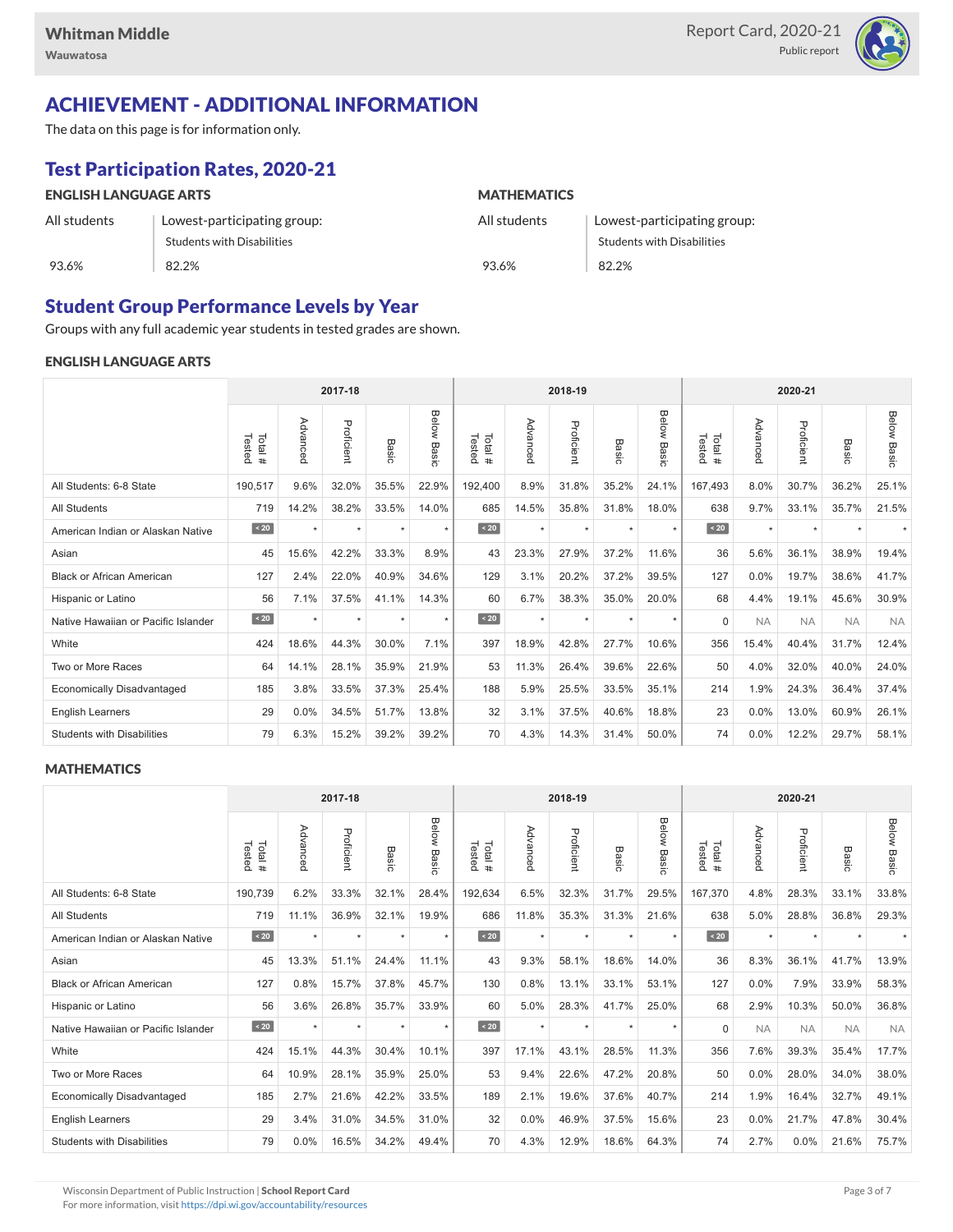

# **GROWTH**

This priority area measures year-to-year student progress on statewide tests. It uses a value-added model that seeks to control for circumstances beyond the influence of educators. A high value-added score means that on average students in the school are progressing more quickly than other, similar students. Growth is scored from 0 to 100 to match the other priority areas and is a conversion from the roughly 0 to 6 value-added score.



# Student Group Value-Added (for information only)

Value-added scores cover an approximately 0-6 range. Higher scores mean greater positive impact. A score of 3.0 is average. Group size is shown in parentheses. Groups with fewer than 20 students are not displayed. Shaded boxes indicate higher-than-average scores.

#### ENGLISH LANGUAGE ARTS All Students (835) Asian (48) Black or African American (163) Hispanic or Latino (87) White (471) Two or More Races (62) Economically Disadvantaged (274) Not Economically Disadvantaged (561) English Learners (22) English Proficient (813) Students with Disabilities (80) Students without Disabilities (755) Proficient Last Year (423) Not Proficient Last Year (412) 3.0 2.8 3.0 2.7 2.9  $\frac{1}{2.8}$  $\boxed{2.4}$ 2.8 2.8 3.2 2.7 2.7 2.8  $2.5$ 0 6.0 **MATHEMATICS** All Students (836) Asian (49) Black or African American (163) Hispanic or Latino (87) White (472) Two or More Races (61) Economically Disadvantaged (276) Not Economically Disadvantaged (560) English Learners (22) English Proficient (814) Students with Disabilities (81) Students without Disabilities (755) Proficient Last Year (448) Not Proficient Last Year (388) 3.0 3.2 3.3 3.4 3.2 3.2 3.0 3.2 3.2 3.0 3.2 3.3 3.2 3.0 3.5 0 6.0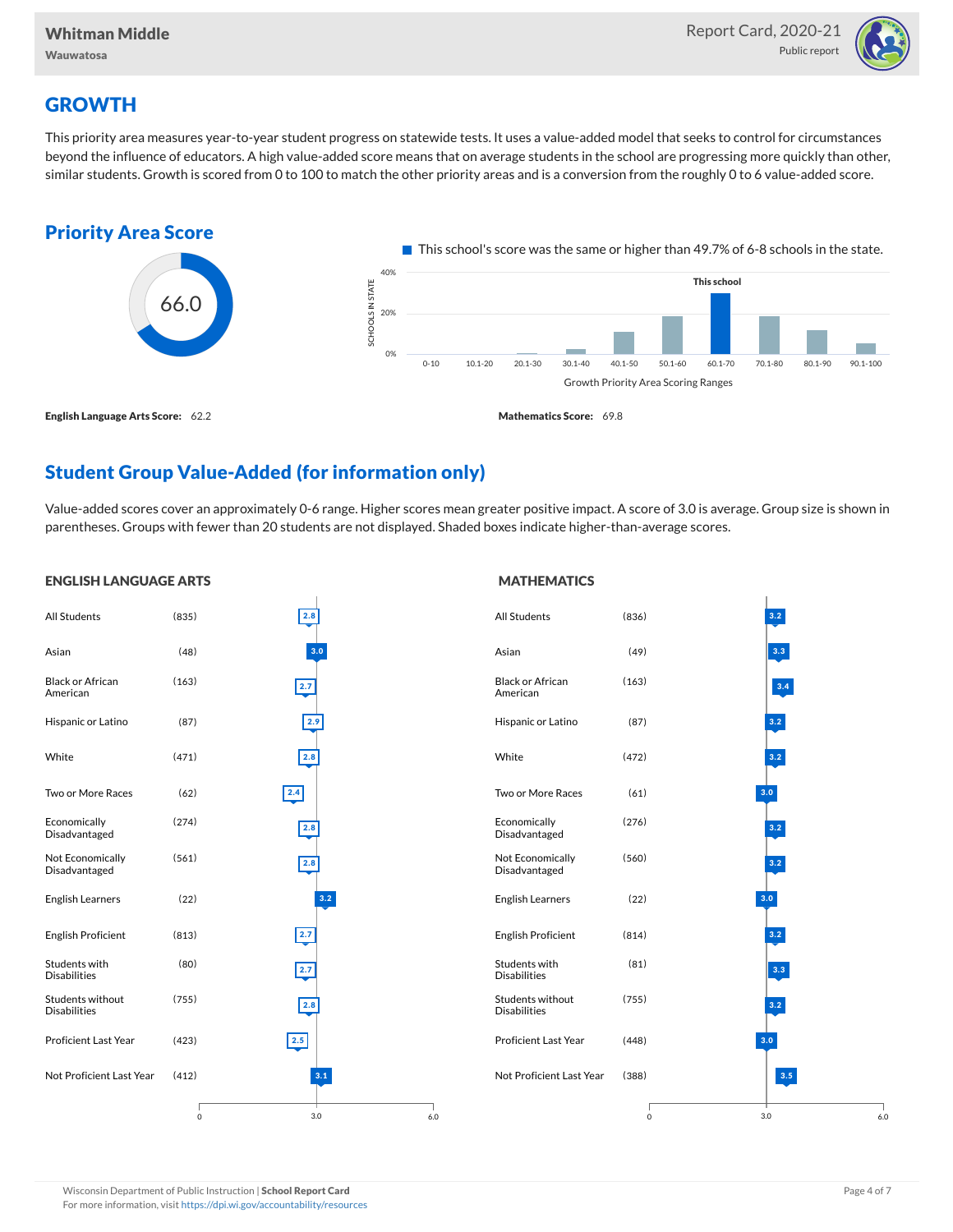

# TARGET GROUP OUTCOMES

This priority area examines outcomes for students with the lowest test scores — the Target Group. It is designed to promote equity by helping schools focus on learners who need the most support while also improving outcomes for all students. The priority area score combines component scores for achievement, growth, chronic absenteeism, and attendance or graduation rate. Data are not displayed when target groups have fewer than 20 students.





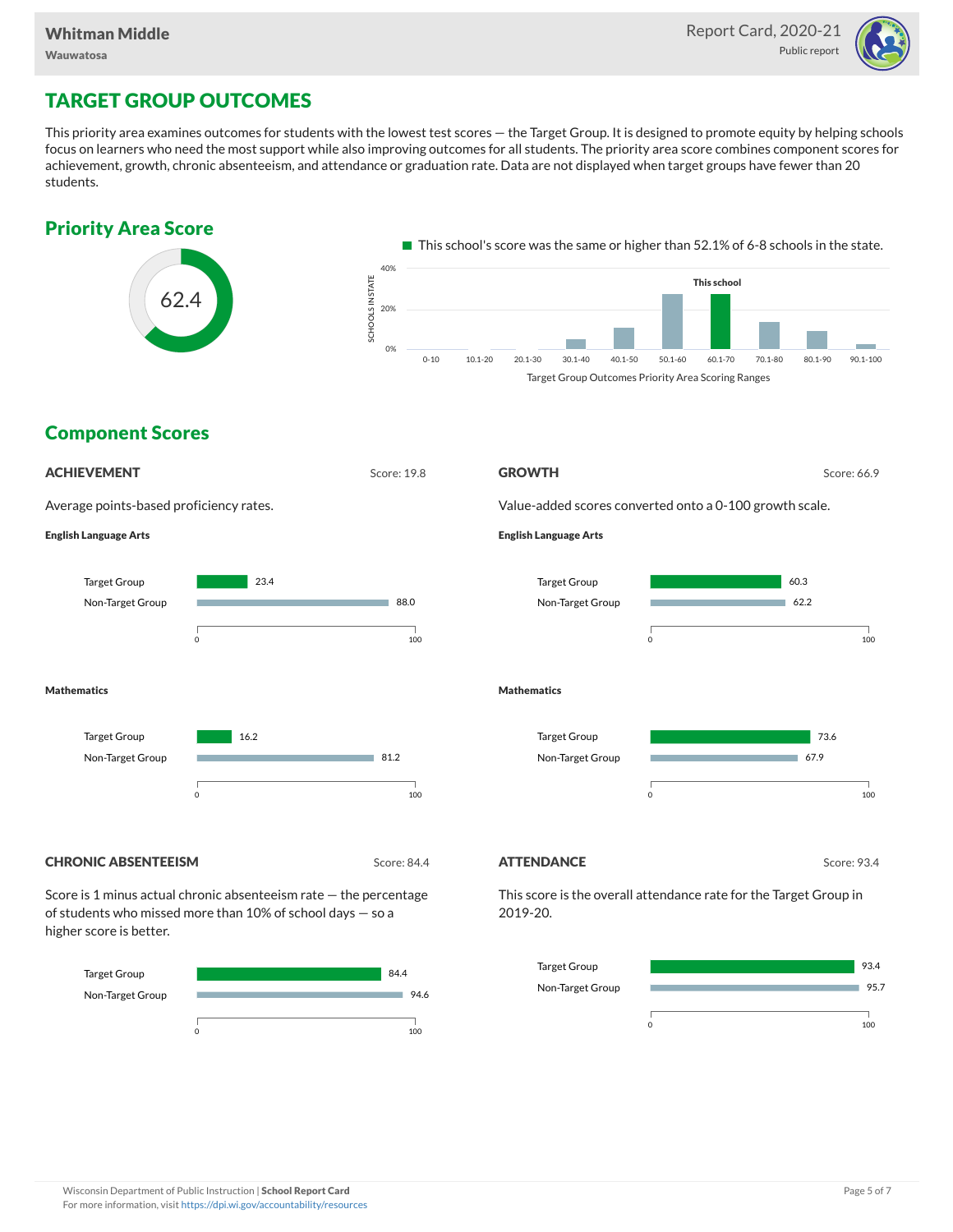

# ON-TRACK TO GRADUATION

This priority area indicates how successfully students are progressing toward completing their K-12 education. The score combines component scores for measures of student engagement and achievement.



### Component Scores